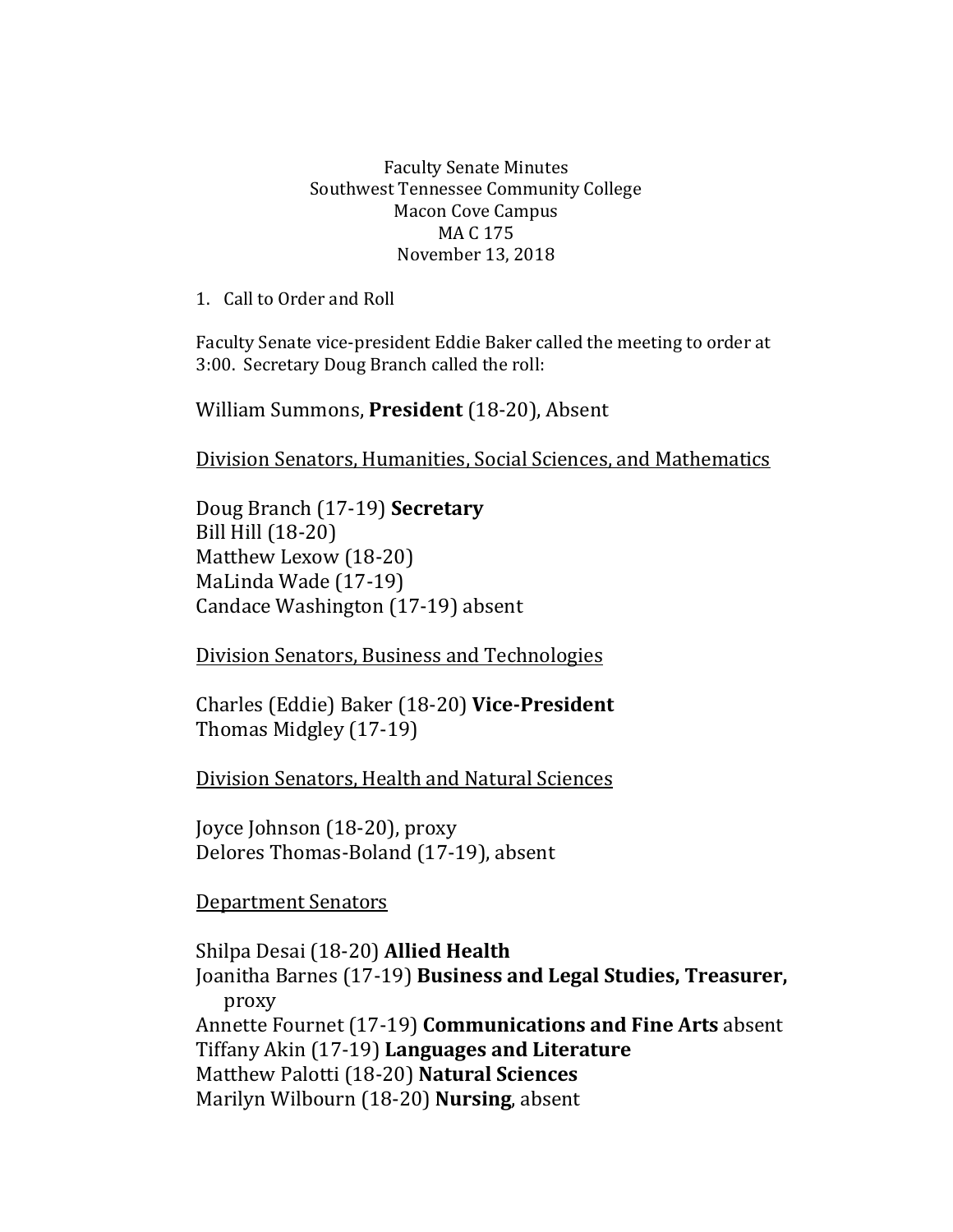## Frank Daniels (17-19) **Mathematics, Parliamentarian,** absent Stewart White (17-19) **Technologies,** absent Ed Reid (17-19) **Social and Behavioral Science**

2. Approval of Minutes

The body approved the minutes from the October, 2018 Faculty Senate meeting. Secretary Doug Branch will ask that those minutes be posted to the website. Doug noted that Stewart White had been appointed as a replacement senator in Technologies, for Leslie Peeples, who has retired.

3. Early Item of New Business

Thomas Midgley addressed an issue with how payments are processed for dual services contracts. He has had to wait many weeks after a semester is over for his payment to be processed and reported that this has been a problem for many semesters in a row. ("Dual Service" is the practice of a Southwest employee teaching classes at another TBR college.) Thomas reports that the payments have come, consistently, a month and a half to two months after the end of the semester.

Eddie Baker said he believes this problem could be best addressed through Vice-President Chris Ezell. Eddie will bring this up at our next meeting with Chris.

- 4. Reports from Senate Officers and Senate Committees
	- A. Eddie Baker, Vice President: monthly SEC meeting with Vice-president Chris Ezell.

Eddie reported the SEC discussion with Ezell about faculty dissatisfaction about not being informed beforehand about active shooter drills or fire drills. Chris is trying to work out a way that faculty who have classes during such drills can be informed in advance. This is a particular problem with faculty who are giving tests or faculty in potentially hazardous environments, such as chemistry labs. There was a recent unfortunate event at the Union campus for which Chris apologized: Early College High School, located on campus, had informed Southwest that they would be having an active shooter drill. The word, however, was never made known to the Southwest faculty, so during the drill, many Southwest students and faculty thought there was a real event taking place, causing understandable panic.

A second topic of that meeting was the parking lots at Macon and Union. Chris discussed his working to obtain more faculty spaces at Union, on ground and in the parking garage.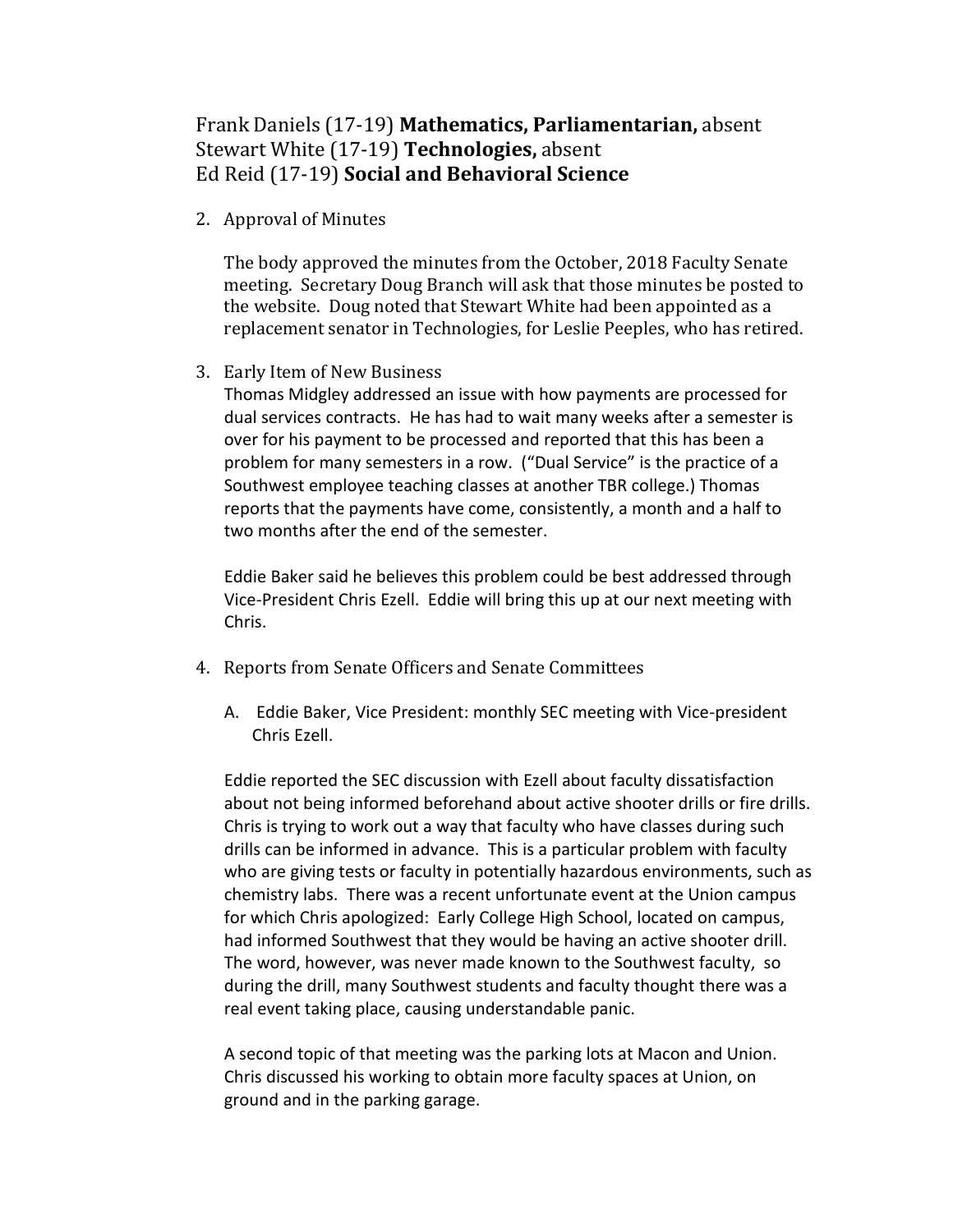A third topic was the cleanliness of buildings. Chris sympathizes with faculty complaints about persistent filth. He reported plans to spray buildings for algae and to seal for mold and mildew.

Chris also talked to the SEC about graduation. He still doesn't know the dates, but negotiations are ongoing with the Fed Ex Forum. Southwest is having trouble negotiating a multi-year deal. Ezell said he supported the notion of half the faculty's attending graduation one year and the other half the next. He said he would communicate his support of this idea to the president.

B. Doug Branch, Secretary

Doug brought up the need for a constitutional amendment to make it easier to make changes when necessary for the senate to choose faculty to serve on the promotion and tenure, and promotion and tenure appeals committees. Eddie Baker offered, with Doug, to obtain necessary signatures on a petition they would write and present at the next meeting.

- 5. Old Business
- 6. New Business A. Senator Bill Hill

Bill expressed concerns about janitorial shortcoming, wondering to whom a faculty member should complain. Bill noted that a restroom was out of stock for two weeks. It was suggested that Jonathan Welden, the new director of the physical plant, was responsive to such needs and complaints.

Bill also wished to discuss the need for immediate support from media services during class. He wondered if there was a number he could call to get immediate help, while teaching, when media equipment goes wrong. Eddie Baker agreed to ask Chris Ezell about this.

B. Selection of Promotion and Tenure and Promotion and Tenure Appeals Committees.

Following the usual procedures, the senate selected these committees for the 2018-2019 academic year.

Promotion and Tenure: Armitria Taylor, Megan Murphy, Lisa Coleman, Wayne M Morris, Eddie Baker, Marcia Hunter, Mary Pratt. First alternate: Marguerite Jackson Jones. Second alternate: Annette Fournet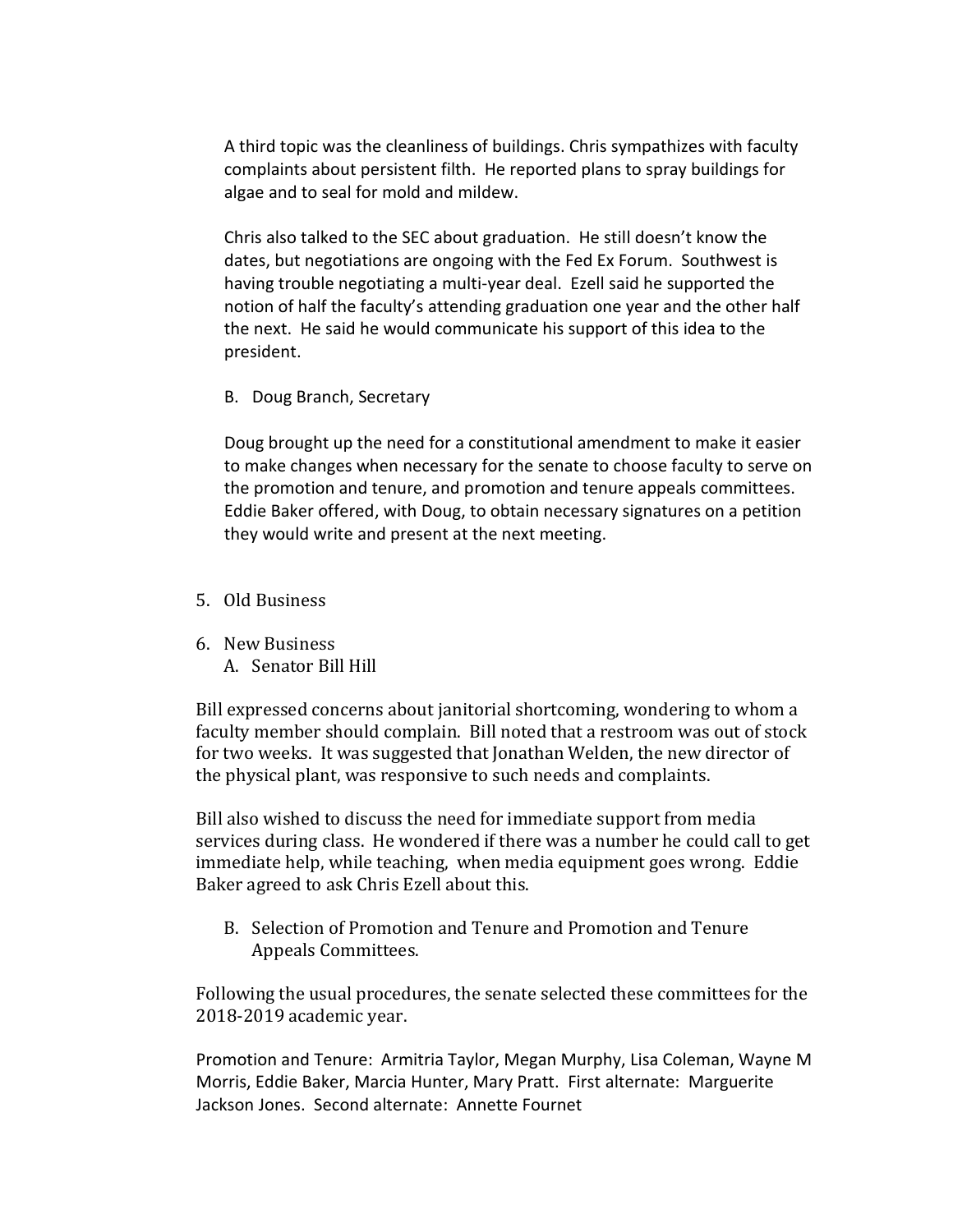Promotion and Tenure Appeals Committee: Robert Tom, Imogen Younger, Charles Pender, Lafayette Gatewood, Jerome Wilson, May Hsieh, Khalil Rassy. Alternate: Jason Jennings

7. The meeting was adjourned by Eddie Baker at 4:00.

Respectfully Submitted,

Doug Branch,

Faculty Senate Secretary